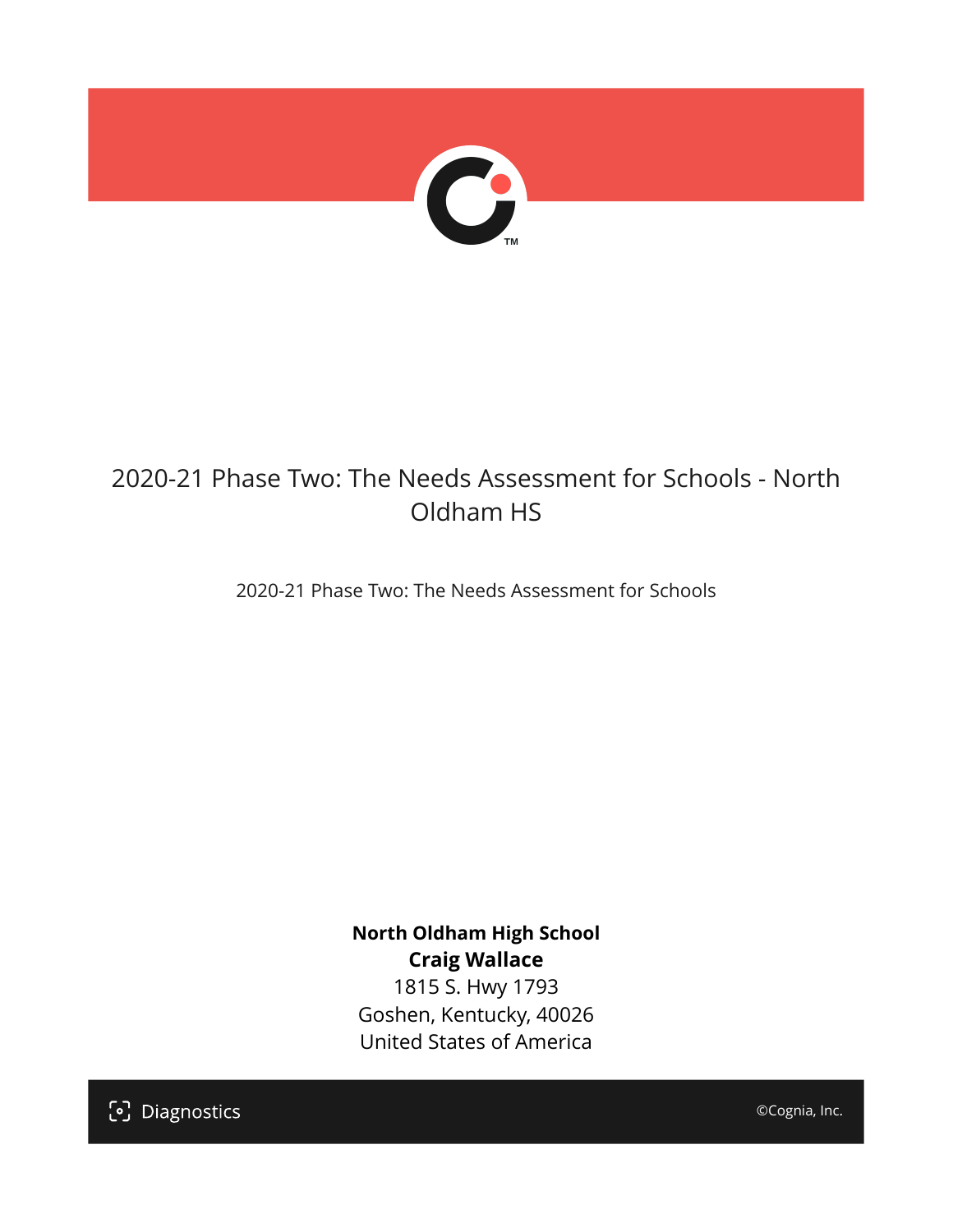#### **Table of Contents**

| 2020-21 Phase Two: The Needs Assessment for Schools        |  |
|------------------------------------------------------------|--|
| Understanding Continuous Improvement: The Needs Assessment |  |
| Protocol                                                   |  |
| <b>Current State</b>                                       |  |
| Priorities/Concerns                                        |  |
| <b>Trends</b>                                              |  |
| Potential Source of Problem                                |  |
| Strengths/Leverages                                        |  |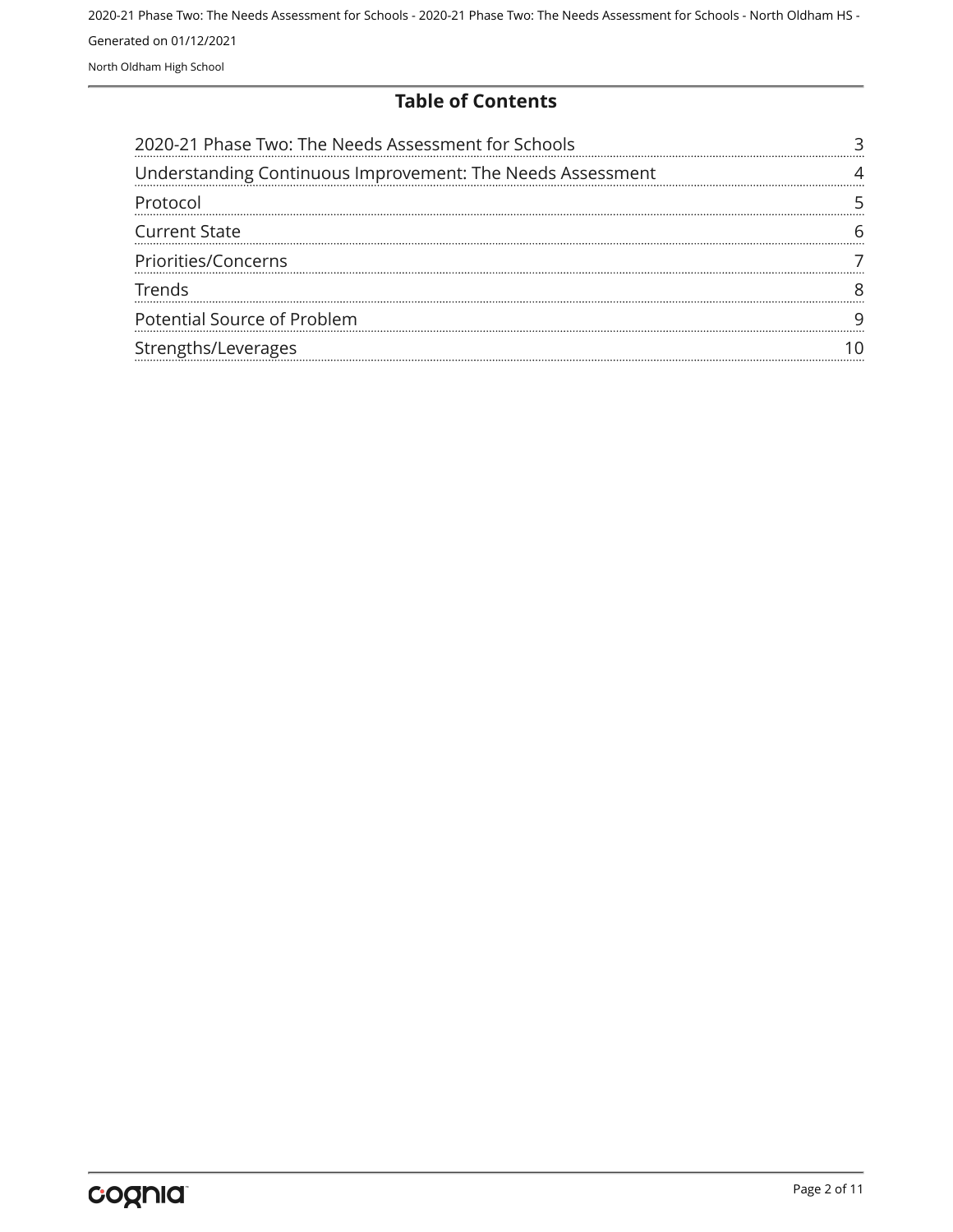## <span id="page-2-0"></span>**2020-21 Phase Two: The Needs Assessment for Schools**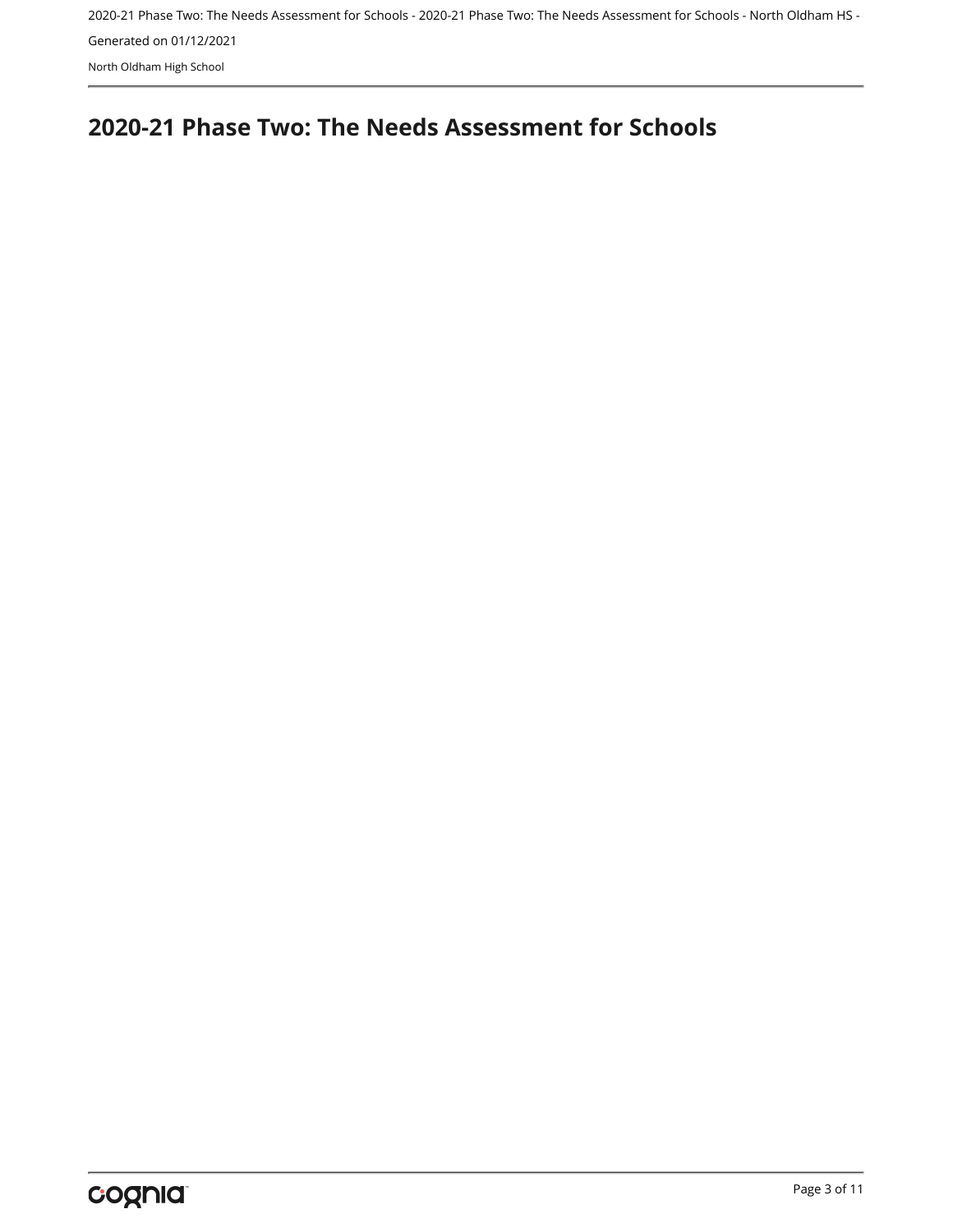## <span id="page-3-0"></span>**Understanding Continuous Improvement: The Needs Assessment**

In its most basic form, continuous improvement is about understanding the **current state** and formulating a plan to move to the **desired state**. The comprehensive needs assessment is a culmination of an extensive review of multiple sources of data collected over a period of time (e.g. 2-3 years). It is to be conducted annually as an essential part of the continuous improvement process and precedes the development of strategic goals (i.e. desired state).

The needs assessment requires synthesis and analysis of multiple sources of data and should reach conclusions about the **current state** of the school, as well as the processes, practices and conditions that contributed to that state.

The needs assessment provides the framework for **all** schools to clearly and honestly identify their most critical areas for improvement that will be addressed later in the planning process through the development of goals, objectives, strategies and activities. 703 KAR 2:225 requires, as part of continuous improvement planning for schools, each school complete the needs assessment between October 1 and November 1 of each year and include: (1) a description of the data reviewed and the process used to develop the needs assessment; (2) a review of the previous plan and its implementation to inform development of the new plan; and, (3) perception data gathered from the administration of a valid and reliable measure of teaching and learning conditions. Further, as required by Section 1114 of the Every Student Succeeds Act (ESSA), Title I schools implementing a schoolwide program must base their Title I program on a comprehensive needs assessment.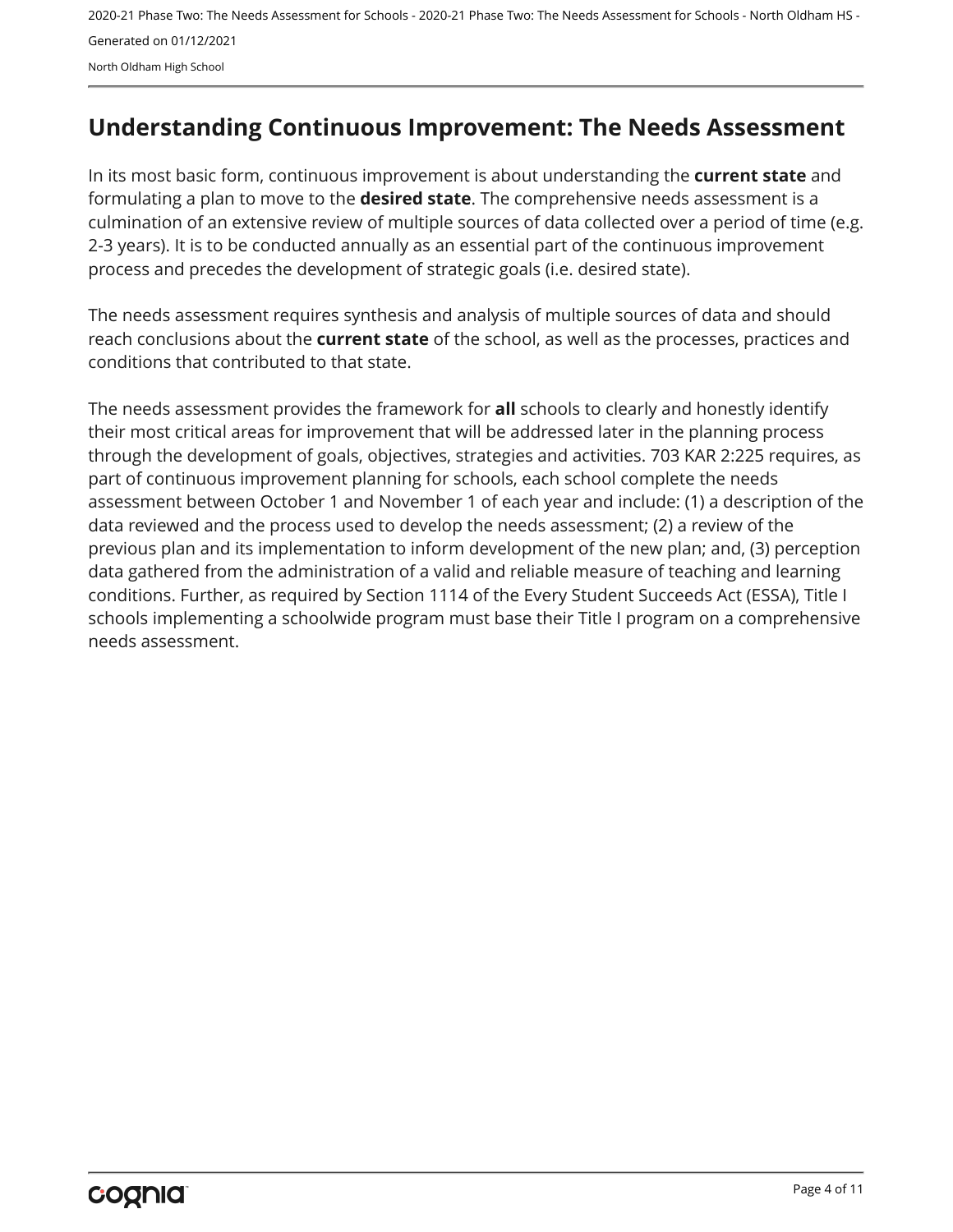## <span id="page-4-0"></span>**Protocol**

. Clearly detail the process used for reviewing, analyzing and applying data results. Include names of school councils, leadership teams and stakeholder groups involved. How frequently does this planning team meet and how are these meetings documented?

Several groups containing principals, coaches and teachers will meet throughout the school year to monitor the results. Those teams include our SBDM Council, school administrative leadership, Guiding Coalition, Tier I data team, lead teachers, student support teams and other collaborative groups. Council's meetings are documented through the minutes that are kept. The agendas for the principal meetings, Tier I, Tier III and Guiding Coalition meetings are kept as Google docs within a Google team drive. Some groups meet weekly, others every two weeks and some once per month.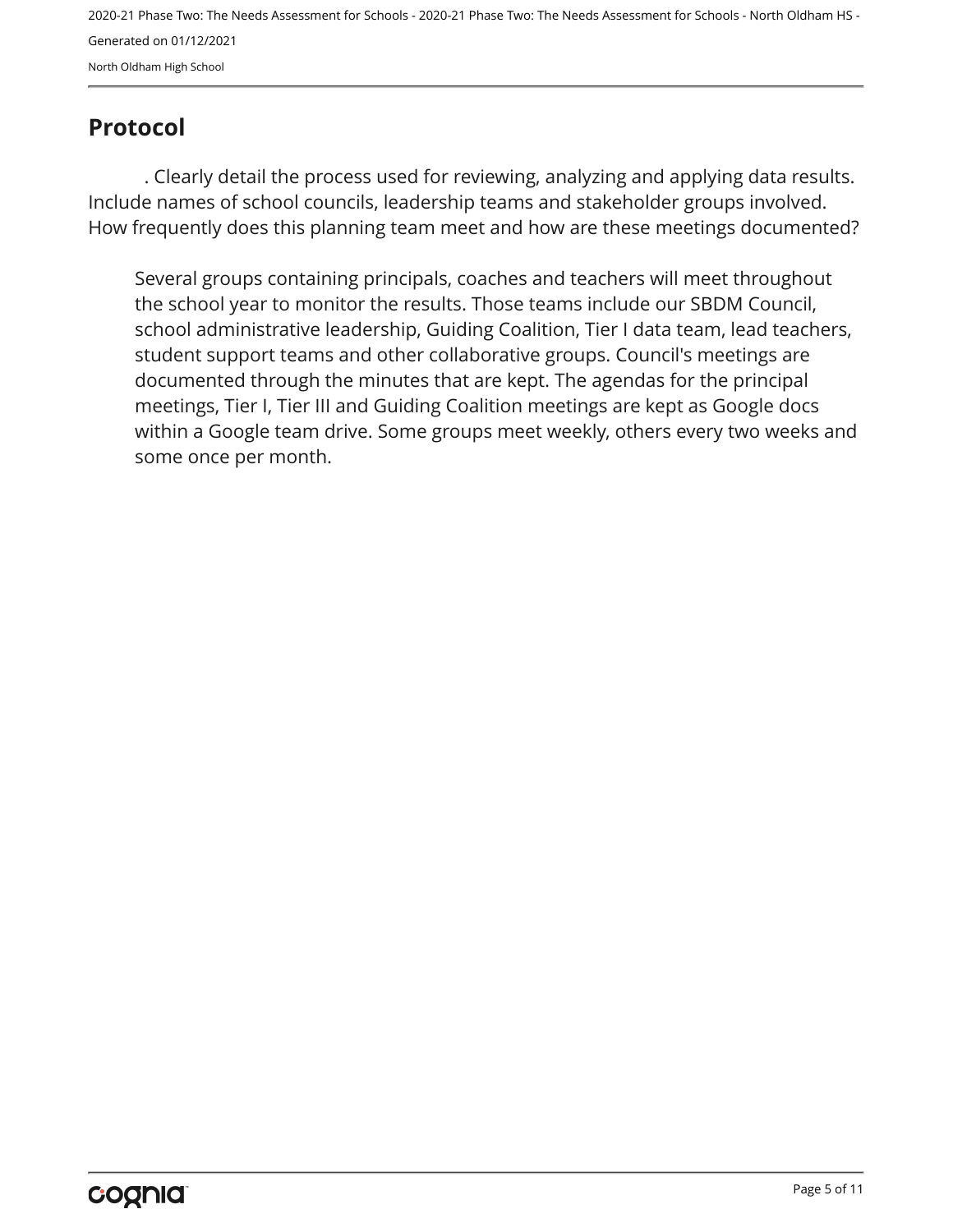## <span id="page-5-0"></span>**Current State**

. Plainly state the current condition using precise numbers and percentages as revealed by past, current and multiple sources of data. These should be based solely on data outcomes. Cite the source of data used.

#### **Example of Current Academic State:**

-Thirty-four percent (34%) of students in the achievement gap scored proficient on KPREP Reading.

-From 2018 to 2020, the school saw an 11% increase in novice scores in reading among students in the achievement gap.

-Fifty-four percent (54%) of our students scored proficient in math compared to the state average of 57%.

#### **Example of Non-Academic Current State:**

-Teacher Attendance: Teacher attendance rate was 84% for the 2019-20 school year – a decrease from 92% in 2017-18.

-The number of behavior referrals increased from 204 in 2018-19 to 288 in 2019-20. -Survey results and perception data indicated 62% of the school's teachers received adequate professional development.

ACT Reading - 76.9% of juniors met the proficiency benchmark up from 76.3%.ACT Reading (SWD) - % PD grew from 27.3 to 55.0 decreasing our gap from 49.0 points to 23.9 points.ACT Reading (Poverty) - % PD fell from 63.2 to 60.0 increasing our gap from 11.9 points to 18.0 points.ACT Math - 70.7% of juniors met the proficiency benchmark.ACT Math (SWD) - % PD grew from 18.2 to 26.3 decreasing our gap from 54.5 points to 48.1 points.ACT Math (Poverty) - % PD fell from 50.0 to 40.0 increasing our gap from 22.1 points to 32.7 points.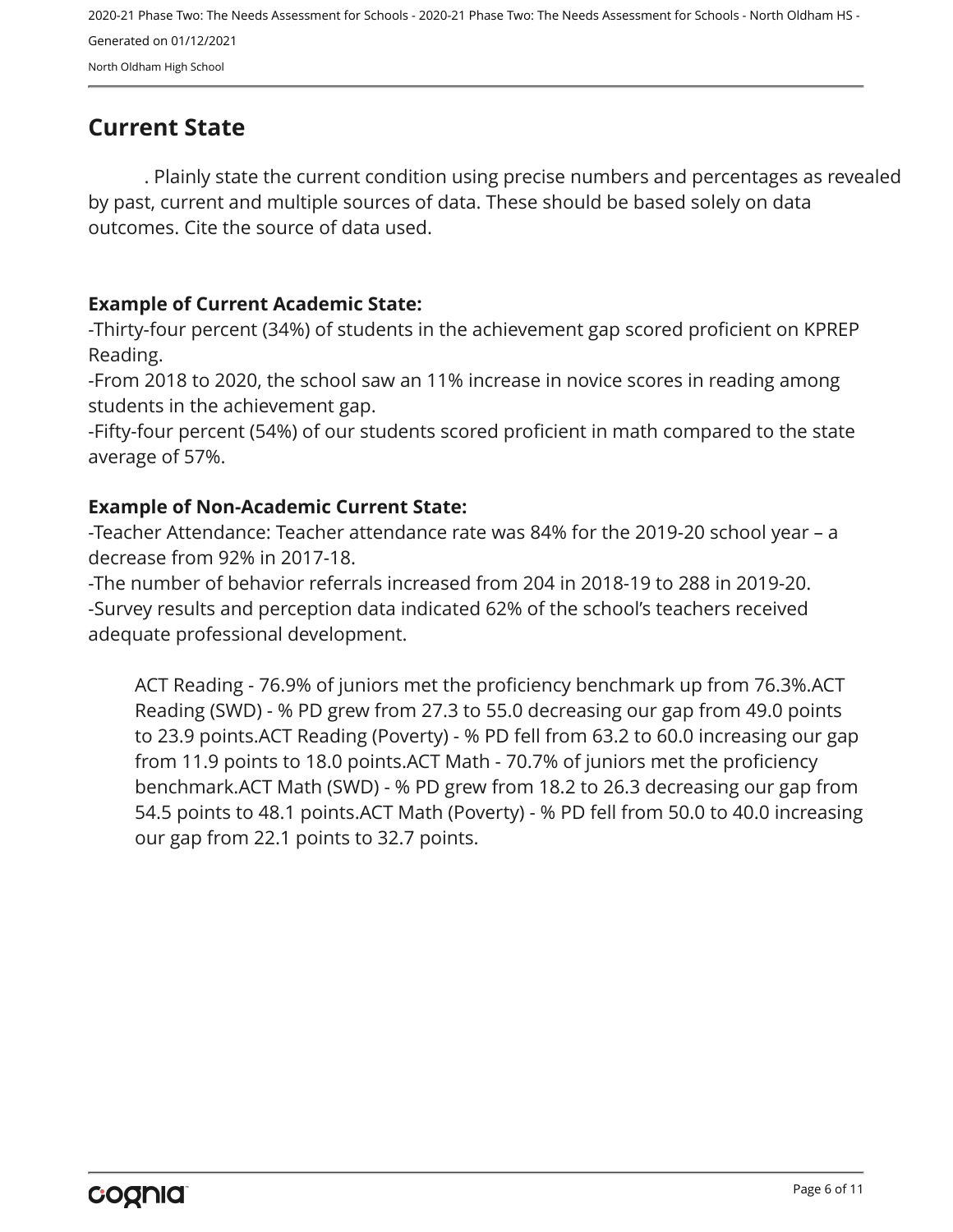## <span id="page-6-0"></span>**Priorities/Concerns**

. Clearly and concisely identify areas of weakness using precise numbers and percentages.

**NOTE:** These priorities will be thoroughly addressed in the Comprehensive School Improvement Plan (CSIP) diagnostic and template.

**Example:** Sixty-eight (68%) of students in the achievement gap scored below proficiency on the KPREP test in reading as opposed to just 12% of non-gap learners.

Students with Disabilities - ACT Reading (SWD) - % PD grew from 27.3 to 55.0 decreasing our gap from 49.0 points to 23.9 points. - ACT Math (SWD) - % PD grew from 18.2 to 26.3 decreasing our gap from 54.5 points to 48.1 points. - ODW (SWD) % PD grew from 20.0 to 30.0 however our gap increased from 45.3 points to 46.2 points.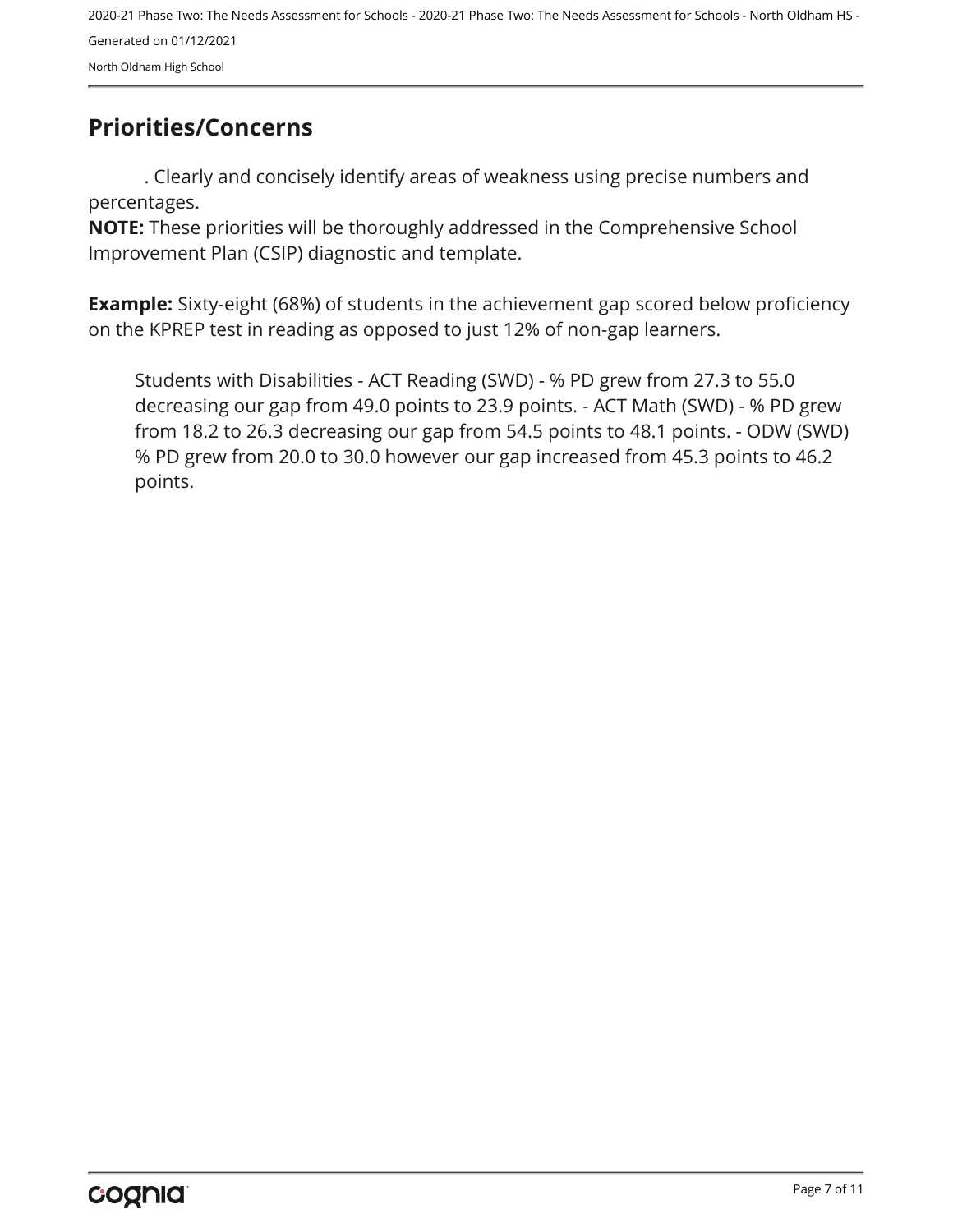## <span id="page-7-0"></span>**Trends**

. Analyzing data trends from the previous two academic years, which academic, cultural and behavioral measures remain significant areas for improvement?

Our composite increased 0.2 points to 23.7 which is tied for our second highest average composite in the 10+ years Kentucky has given the ACT to every junior. This class along with the three previous have been our highest scoring groups. Closing the achievement gap for our students with disabilities continues to be an area of focus for we have never made significant inroads to create a trend in the positive direction.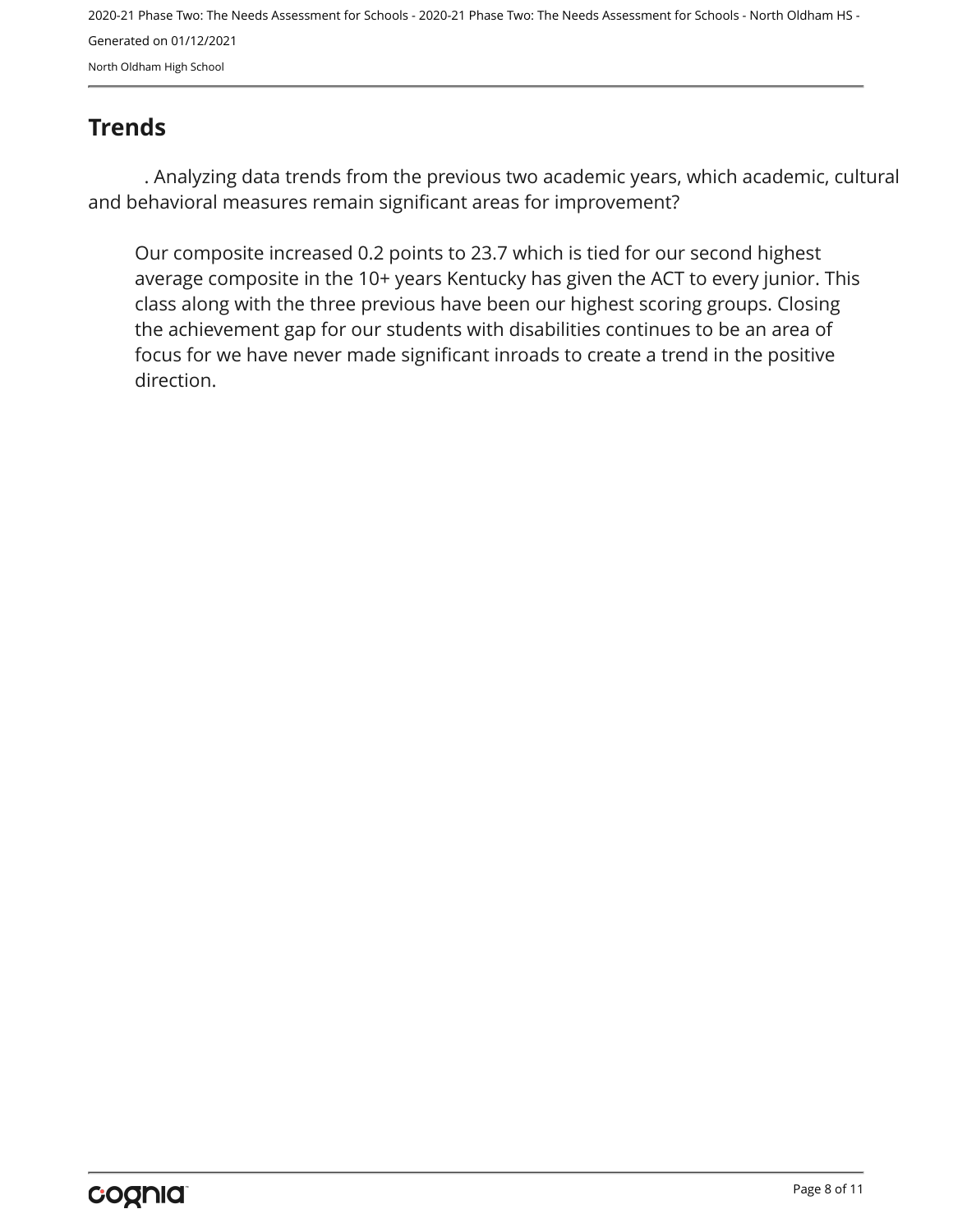## <span id="page-8-0"></span>**Potential Source of Problem**

. Which processes, practices or conditions will the school focus its resources and efforts upon in order to produce the desired changes? Note that all processes, practices and conditions can be linked to the six Key Core Work Processes outlined below:

[KCWP 1: Design and Deploy Standards](https://education.ky.gov/school/csip/Documents/KCWP 1 Strategic Design and Deploy Standards.pdf) [KCWP 2: Design and Deliver Instruction](https://education.ky.gov/school/csip/Documents/KCWP%202%20Strategic%20Design%20and%20Deliver%20Instruction.pdf) [KCWP 3: Design and Deliver Assessment Literacy](https://education.ky.gov/school/csip/Documents/KCWP%203%20Strategic%20Design%20and%20Deliver%20Assessment%20Literacy.pdf) [KCWP 4: Review, Analyze and Apply Data](https://education.ky.gov/school/csip/Documents/KCWP 4 Strategic Review Analyze and Apply Data.pdf) [KCWP 5: Design, Align and Deliver Support](https://education.ky.gov/school/csip/Documents/KCWP 5 Strategic Design Align Deliver Support Processes.pdf) [KCWP 6: Establishing Learning Culture and Environment](https://education.ky.gov/school/csip/Documents/KCWP 6 Strategic Establish Learning Culture and Environment.pdf)

Create and implement a co-taught teaching model in our resource math classes to offer increased levels of support for students who struggle the most in math. Create and implement a pull-out program in the area of reading intervention (using LLI curriculum) for students who are several grade levels behind in reading. Increase focus on writing school-wide by creating and implementing a new plan. Continue to provide additional time in content areas for students to grow their skills required for success on the ACT. Try to build a master schedule that keeps as many co-teaching partners together as possible each year.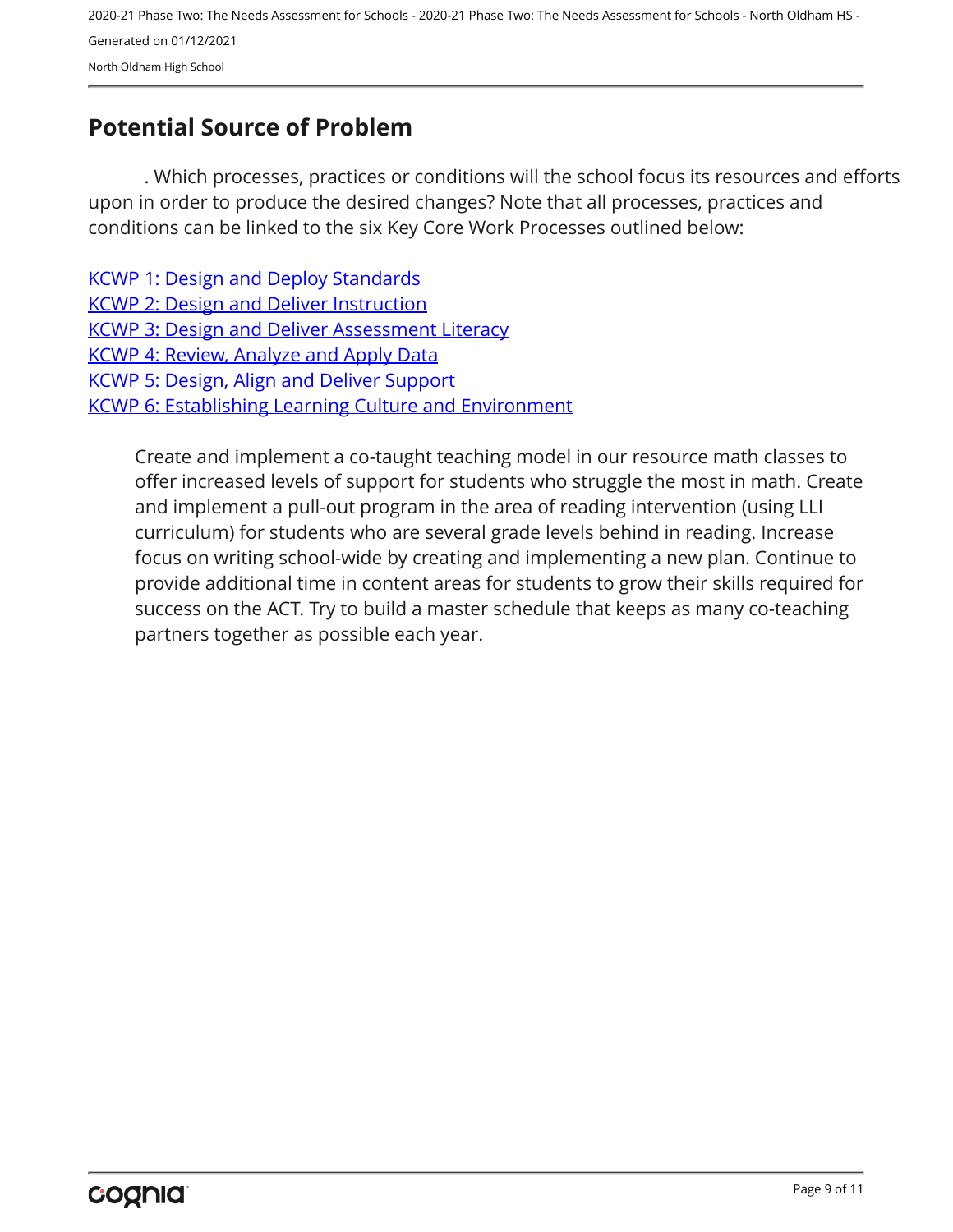### <span id="page-9-0"></span>**Strengths/Leverages**

. Plainly state, using precise numbers and percentages revealed by current data, the strengths and leverages of the school.

**Example**: Graduation rate has increased from 67% the last five years to its current rate of 98%.

ACT - Although we didn't make significant gains during the 2020 administration (just a slight increase of 0.2), our trend data suggests that the last four junior classes were our top scoring testing groups in the eleven-year history of the state administration. Graduation Rate - We continue to have a very high graduation rate but are constantly working to provide new, creative opportunities for our students who need different pathways to earn all 22 credits required for graduation.